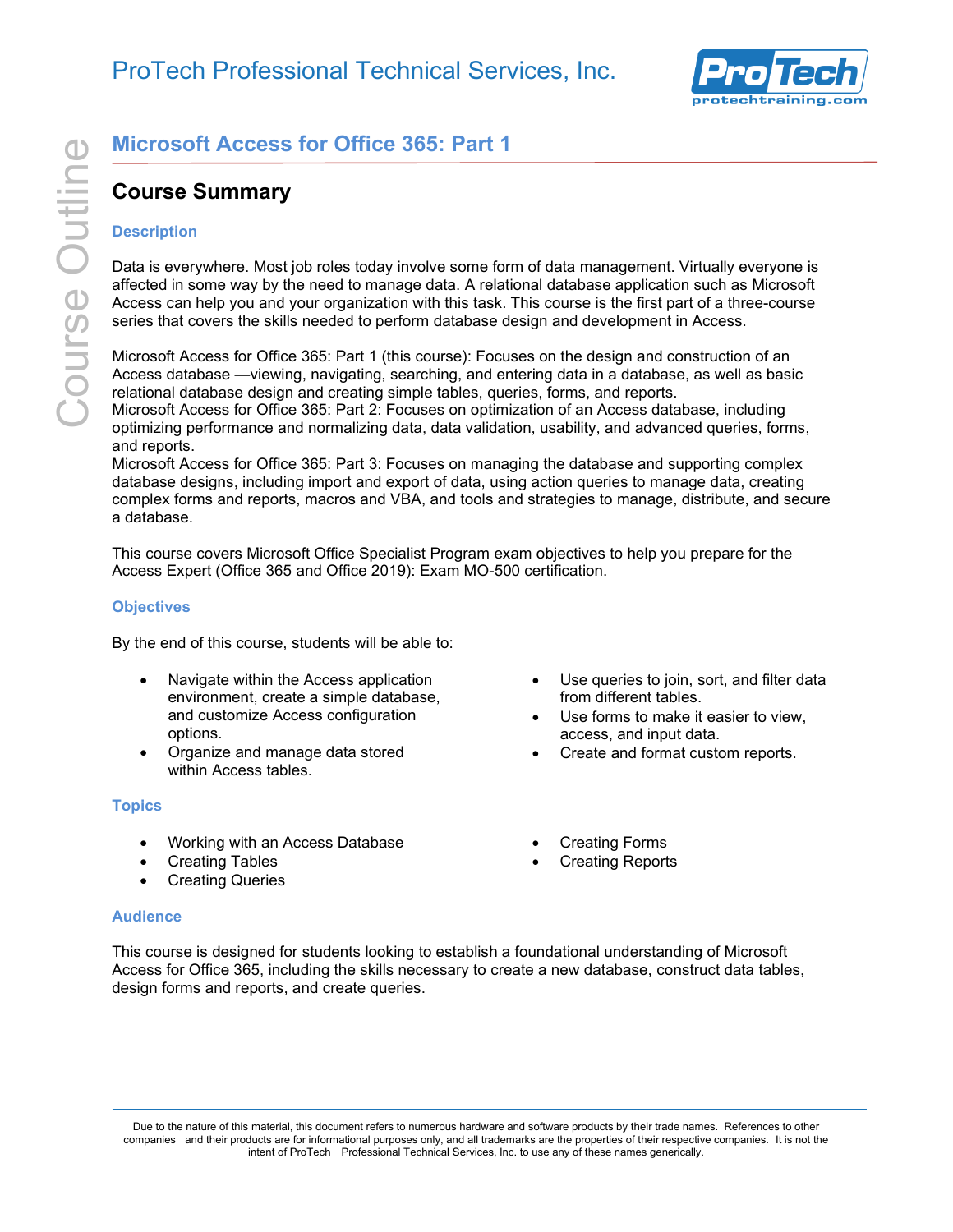

# **Course Summary (cont.)**

# **Prerequisite**

**Course Summary (cont.)**<br> **Course Summary (cont.)**<br> **Course Summary (cont.)**<br> **Prerequisite**<br>
To ensure your success in this course, you should have er<br>
Windows, including being able to start programs, switch be<br>
programs, To ensure your success in this course, you should have end-user skills with any current version of Windows, including being able to start programs, switch between programs, locate saved files, close programs, and use a browser to access websites. You can obtain this level of skills and knowledge by taking either of the following Logical Operations courses, or any similar courses in general Microsoft Windows skills:

- Using Microsoft Windows 10
- Microsoft Windows 10: Transition from Windows 7
- Experience in another Microsoft Office product such as Excel is recommended. Microsoft Excel for Office 365 (Desktop or Online): Part 1 would be a good choice.

#### **Duration**

One Day